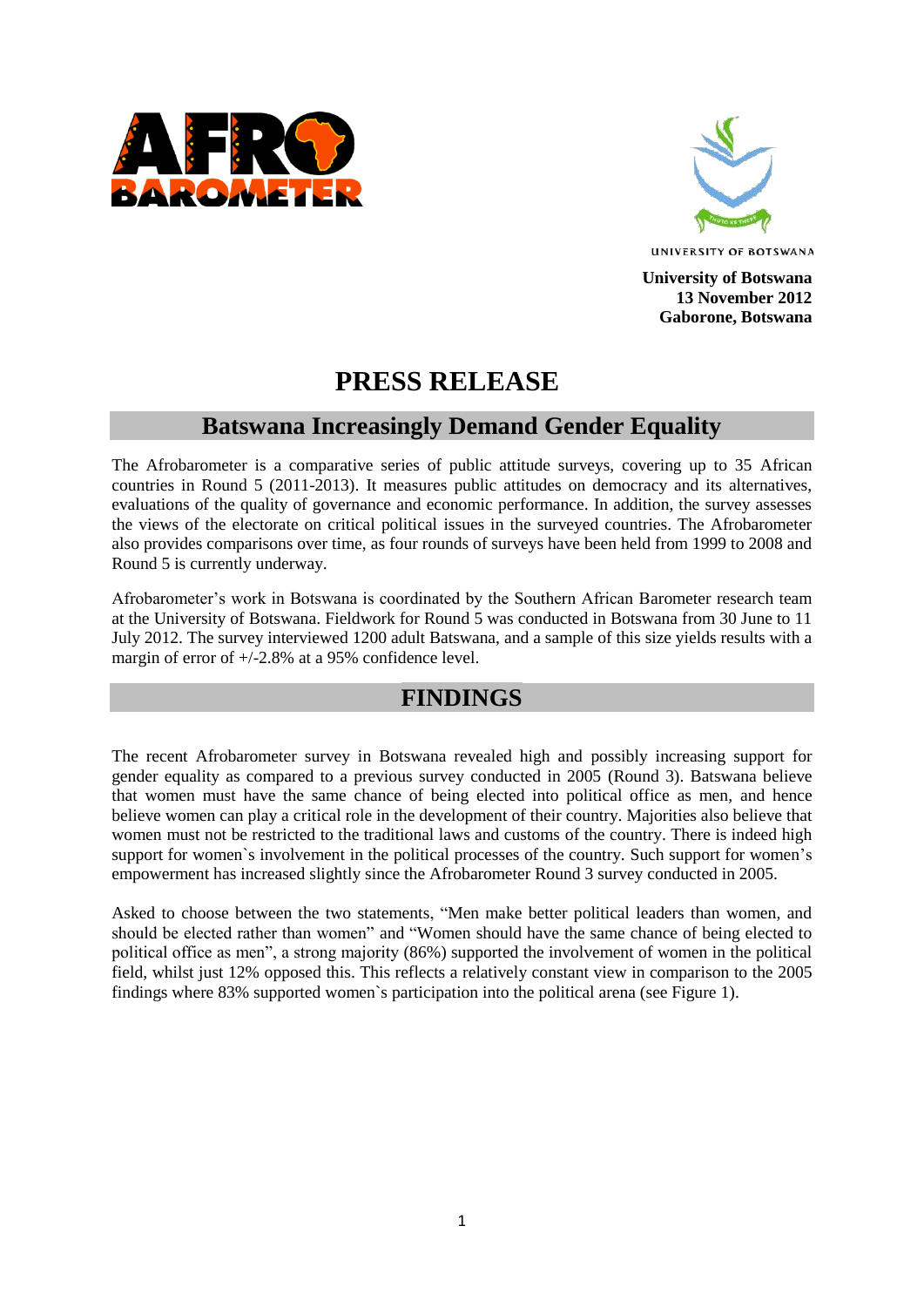**Figure 1: Support for Gender Equality**



*Statement 1:Men make better political leaders than women Statement 2: Women should have the same chance of being elected to political office as men*

Further, Batswana support the need for women to receive the same treatment as men. The survey reveals close to eight in ten (79%) Batswana approving this, against two in ten (20%) who believe that women have always been subject to traditional laws and customs, and should remain so. The findings reveal an increase in support for women's empowerment by 12% since 2005, when 67% held the same view. Conversely, there is decline in support for men's dominance over women, from 29% registered for 2005 to 20% in 2012 (see Figure 2).



**Figure 2: Equality in Treatment** 

*Statement 1: In our country, women should have equal rights and receive the same treatment as men do.*

*Statement 2: Women have always been subject to traditional laws and customs, and should remain so.*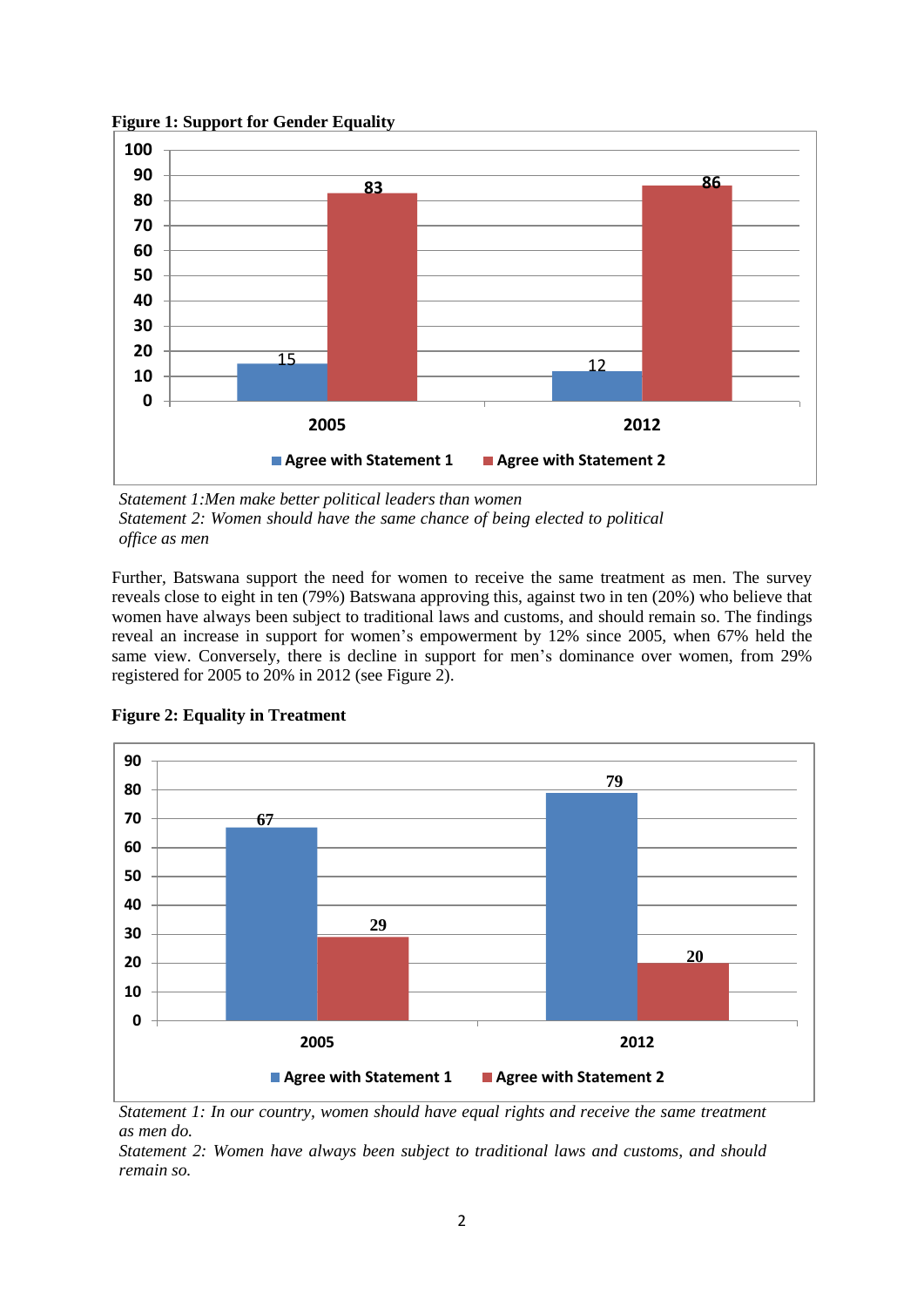In the same manner, Batswana disapprove of the segregation of women with regard to access to education, but support the notion that opportunities in education must be on merit terms rather than on gender segregation. An overwhelming majority (80%) support this notion against only a minute 4% who believe that if funds are limited funds, a boy should be awarded the first chance to receive education before a girl.

### **Batswana Report Low Levels of Women's Segregation by Police, Courts and Traditional Leaders but a Higher Segregation from Employers.**

Asked to respond to a general question on whether Batswana were treated unequally under the law, a quarter are affirmative, as opposed to 68% who disagree. When asked to respond to whether women are treated unequally by specific authorities, fewer Batswana report unfair treatment of women by traditional leaders (18%) and by the police and courts (15%). However, this increases to more than a quarter (27%) who say that women are treated unequally by employers. The findings reveal that more segregation of women happens at work places than in other places. However, majorities report low levels of unfair treatment of women across all of the different settings.



#### **Figure 3: Equality under the law**

*In your opinion, how often, in this country:*

- *Are people treated unequally under the law?*
- *Are women treated unequally by traditional leaders?*
- *Are women treated unequally by the police and courts?*
- *Are women treated unequally by employers?*

The above findings reveal that most Batswana perceive gender equality in terms of women being accorded the same opportunities, rights and treatment as men.

**Visit us online at [www.afrobarometer.org](http://www.afrobarometer.org/) and follow us on Facebook and Twitter. @Afrobarometer**